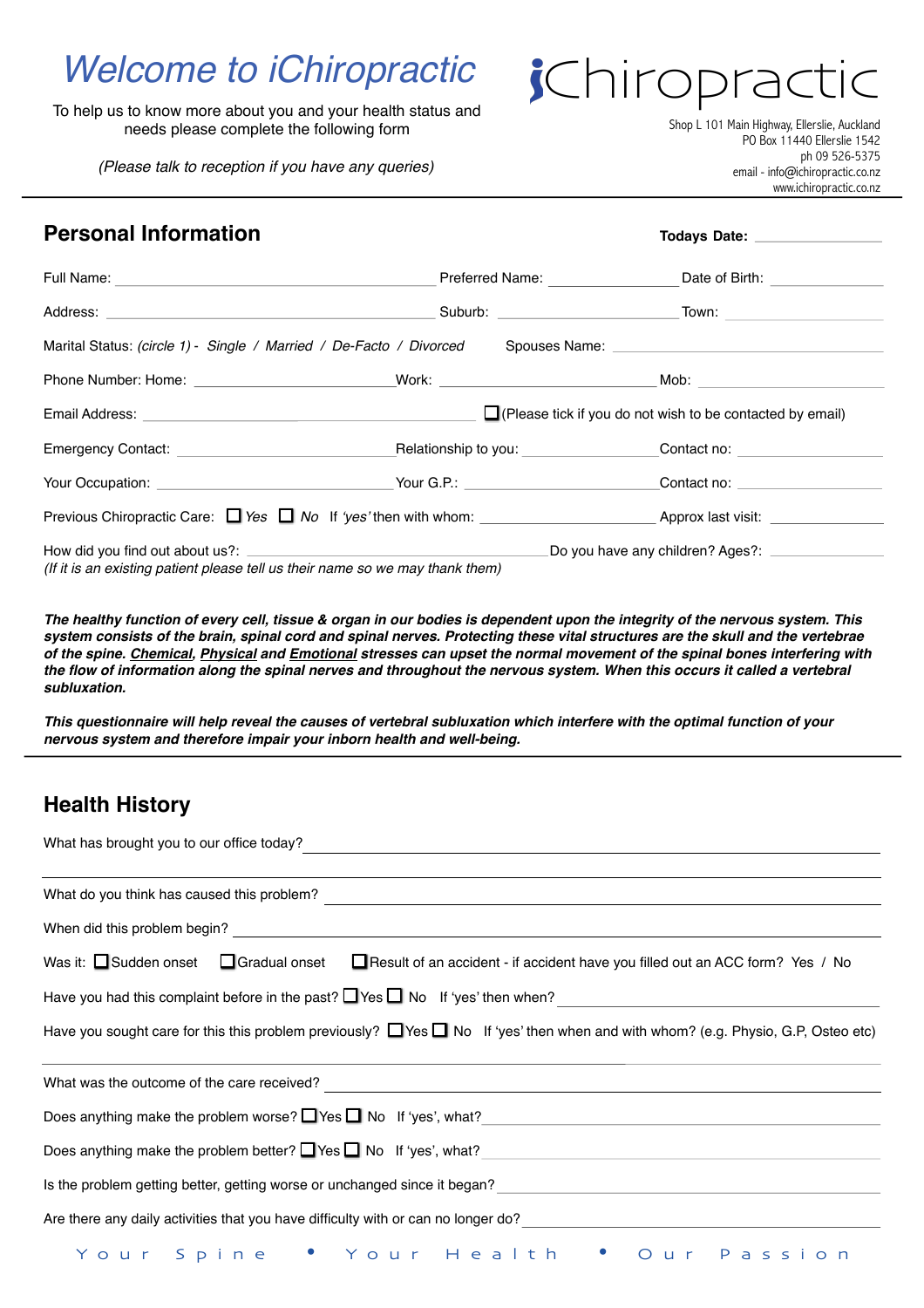Please circle the severity of your problem using the following scale if applicable:

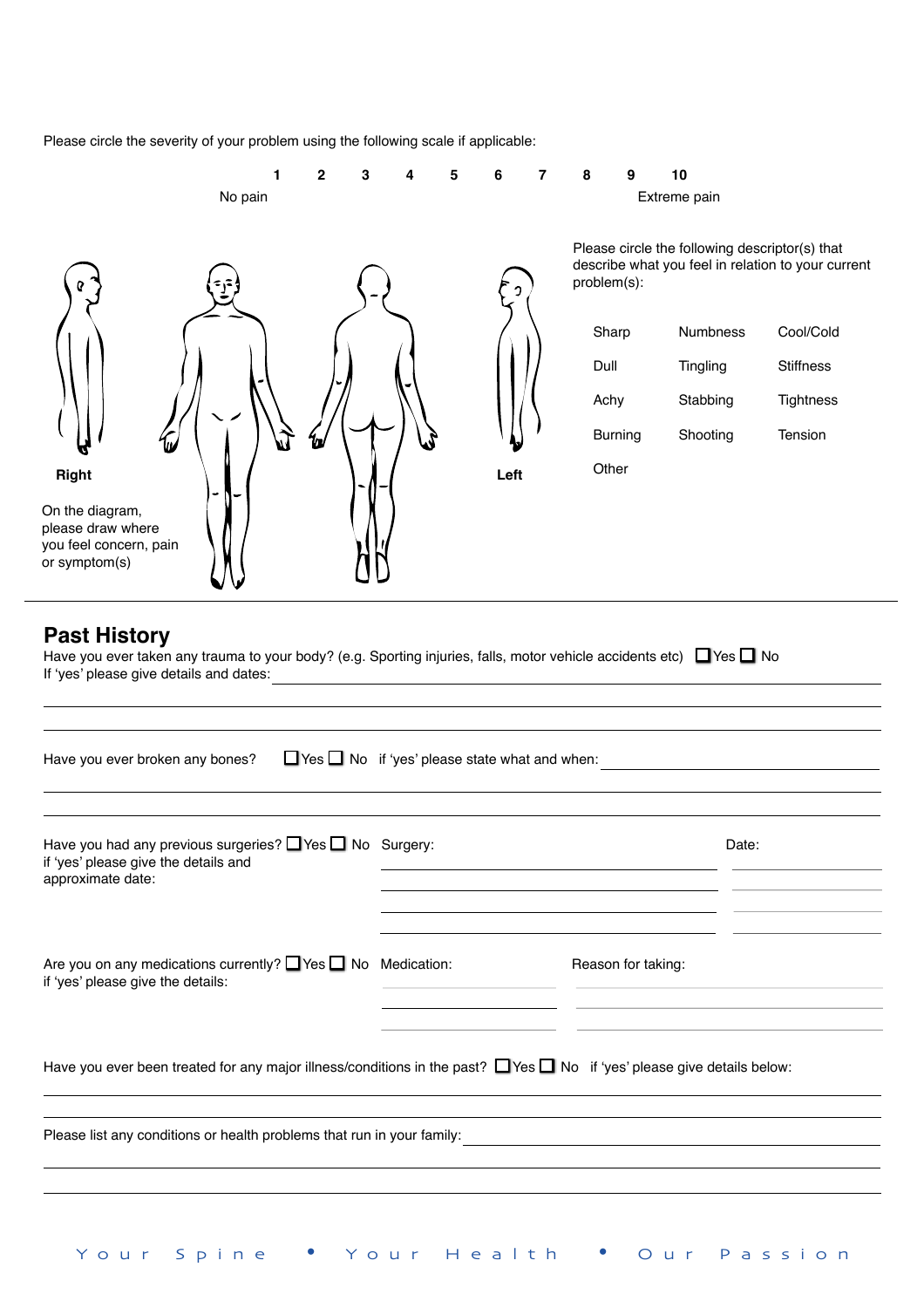Please tick as appropriate of you have experienced any of the following in the **past** or at the **present:**

| <b>GENERAL</b>                       | <b>CARDIO-VASCULAR</b>           | <b>MUSCLE &amp; JOINT</b>    |  |  |  |
|--------------------------------------|----------------------------------|------------------------------|--|--|--|
| Headaches / migraines                | Coronary heart disease           | Arthritis                    |  |  |  |
| Loss of energy                       | High blood pressure              | Neck pain or stiffness       |  |  |  |
| Depression                           | Low blood pressure               | Pain between the shoulders   |  |  |  |
| Nervousness / anxiety                | Pain over heart                  | Shoulder / arm pain          |  |  |  |
| <b>Diabetes</b>                      | Poor circulation                 | Low back pain / lumbago      |  |  |  |
| Cancer                               | Angina                           | Sciatic / leg pain           |  |  |  |
| Stroke                               | Rapid heartbeat                  | Hip / knee pain              |  |  |  |
| Allergy / hay fever                  | Slow heartbeat                   | Ankle / foot pain            |  |  |  |
| Weight gain / loss                   | Swelling of ankles               | Disc injury                  |  |  |  |
| Loss of consciousness / concussion   |                                  | Muscle weakness / wasting    |  |  |  |
| Epilepsy / convulsions               | <b>GASTRO-INTESTINAL</b>         | Gout                         |  |  |  |
| Dizziness / fainting spells          | Always hungry / thirsty          | Fractures                    |  |  |  |
| Nausea / vomiting                    | Loss of appetite                 | Jaw pain / TMJ problems      |  |  |  |
| Fever / chills                       | Irritable bowel disease          | Pins & needles               |  |  |  |
| Night sweats                         | Food allergies                   | <b>Numbness</b>              |  |  |  |
| Loss of sleep                        | Stomach ulcer                    | R.S.I. / O.O.S.              |  |  |  |
|                                      | Stomach pain                     | Osteoporosis                 |  |  |  |
| <b>EYES, EARS, NOSE &amp; THROAT</b> | Hernia                           | Poor posture                 |  |  |  |
| Recurring earache(s)                 | Diarrhoea                        | Spinal curvatures            |  |  |  |
| Ringing in the ears / tinnitus       | Constipation                     |                              |  |  |  |
| Deafness                             | Difficult digestion              | <b>GENITO-URINARY</b>        |  |  |  |
| Visual disturbances / changes        | Inability to control bowel       | Frequent urination           |  |  |  |
| Eye pain                             | Liver trouble / jaundice         | Inability to control bladder |  |  |  |
| Recurring sinus infection            | Gallbladder trouble              | Painful urination            |  |  |  |
| Recurring sore throat / tonsillitis  | Hepatitis                        | Recurring bladder infection  |  |  |  |
| Recurring colds                      | Vomiting blood                   | Kidney trouble               |  |  |  |
| Enlarged thyroid / goitre            | <b>Bloody stools</b>             | Kidney stones                |  |  |  |
| Enlarged glands                      | Haemorrhoids                     | Prostate trouble             |  |  |  |
| Ulcers                               | Reflux / indigestion             | Blood in urine               |  |  |  |
| Hoarsness                            |                                  | STD's                        |  |  |  |
|                                      | <b>RESPIRATORY</b>               | Bedwetting                   |  |  |  |
| <b>WOMENS HEALTH</b>                 | Difficulty breathing / emphysema |                              |  |  |  |
| Irregular periods                    | Asthma                           |                              |  |  |  |
| Painful periods                      | Wheezing                         |                              |  |  |  |
| Menopausal symptoms                  | Chronic cough                    |                              |  |  |  |
| <b>Breast Lumps</b>                  | Chest pain                       |                              |  |  |  |
| Ovarian cysts                        | Spitting / coughing up blood     |                              |  |  |  |
| Miscarriage                          | Tuberculosis (TB)                |                              |  |  |  |
| Pregnant                             | Rheumatic fever                  |                              |  |  |  |
|                                      |                                  |                              |  |  |  |

Are there any other past or present health problem not mentioned above?  $\Box$  Yes  $\Box$  No if 'yes' please explain below:

**Lifestyle -** *Physical, chemical and mental stresses*

| In general, would you say your health is: (please circle)          | Excellent | Verv Good | Good | Fair | b<br>Poor |
|--------------------------------------------------------------------|-----------|-----------|------|------|-----------|
| In general, how would you rate your energy levels: (please circle) | Excellent | Verv Good | Good | Fair | b<br>Poor |

*Physical stress on the body is the most obvious cause of vertebral subluxations. Jolts falls or trauma through accidents or lifestyle activities like sports that occur at any age can also be responsible for present day subluxations if the body was not able to adapt to that force. Many experts agree that the birth process is often very traumatic.*